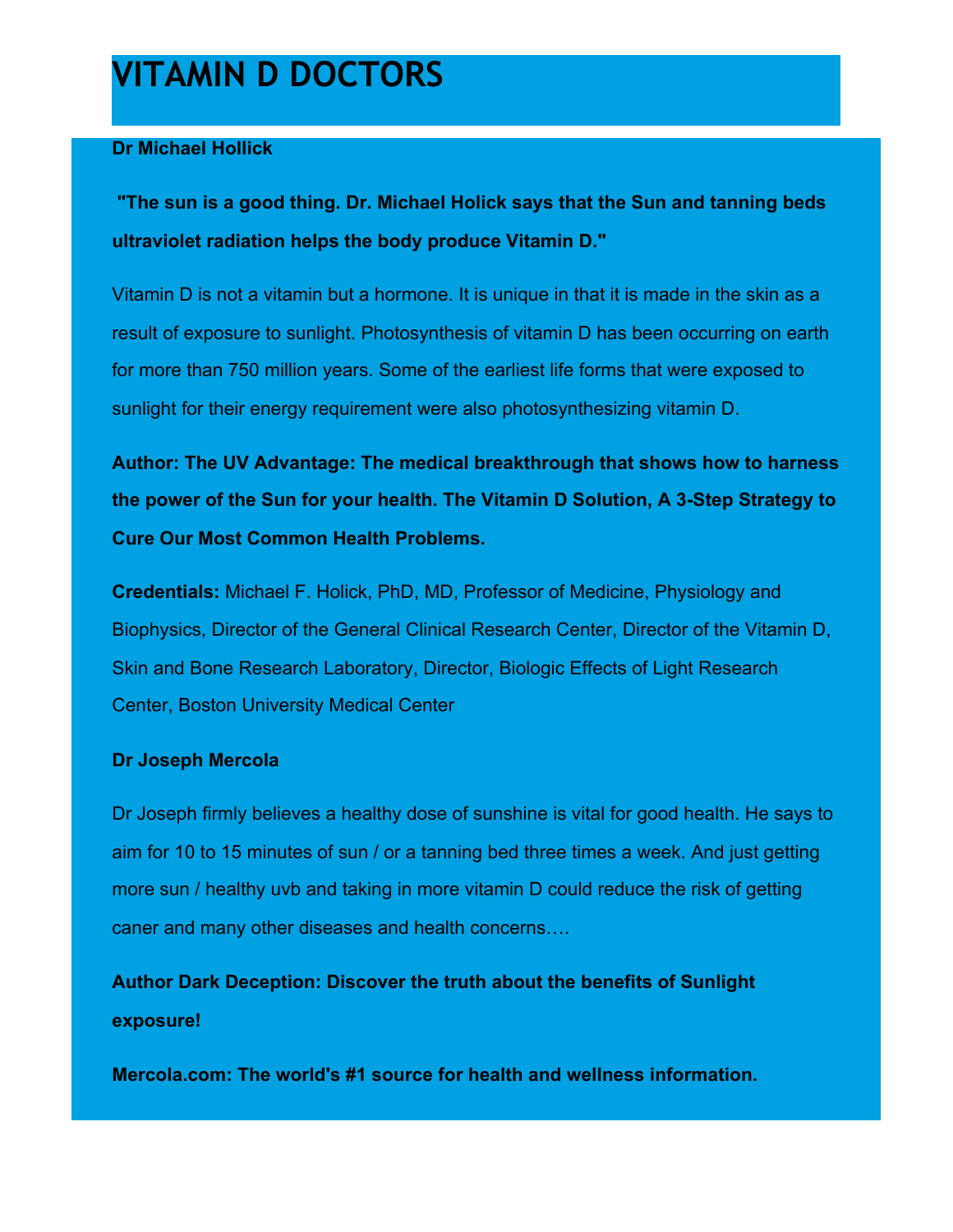**Credentials:** State of Illinois Licensed Physician and Surgeon Board, Certified American College Osteopathic General Practitioners July 1985, University of Illinois at Urbana-Champaign 1972-1976, Chicago College of Osteopathic Medicine 1978-1982, Chicago Osteopathic Hospital 1982-1985 Family Practice Residency, Chicago Osteopathic Hospital Chief resident 1984- 1985,

#### **Hippocrates**

**Hippocrates held the belief that the body must be treated as a whole and not just a series of parts.** He accurately described disease symptoms and was the first physician to accurately describe the symptoms of pneumonia, as well as epilepsy in children. He firmly believed in the natural healing process of rest, a good diet, fresh air, sunshine and cleanliness.

**Credentials:** Ancient Greek Physician of the Age of Percles, (Classical Athens), He is considered to be one of the most outstanding figures in the history of medicine. Referred to as the Father or Western Medicine in recognition of his lasting contributions to the field as the founder of the Hippocratic School of Medicine.

#### **Dr James Dowd**

# **His research shows that a deficiency in vitamin D is a major culprit in disease development!**

Dr. Dowd says vitamin D is the forgotten vitamin and vitamin D deficiency is rampant in the United States today. "Our activity level, our sun exposure and our diet have dramatically changed over the years," says Dr. Dowd. "That really explains why our vitamin D levels are so low."

#### **Author, The Vitamin D Cure**

**Credentials:** Founder/Director, Arthritis Institute of Michigan & Michigan Arthritis Research Center; Clinical Associate Professor of Medicine, Michigan State University,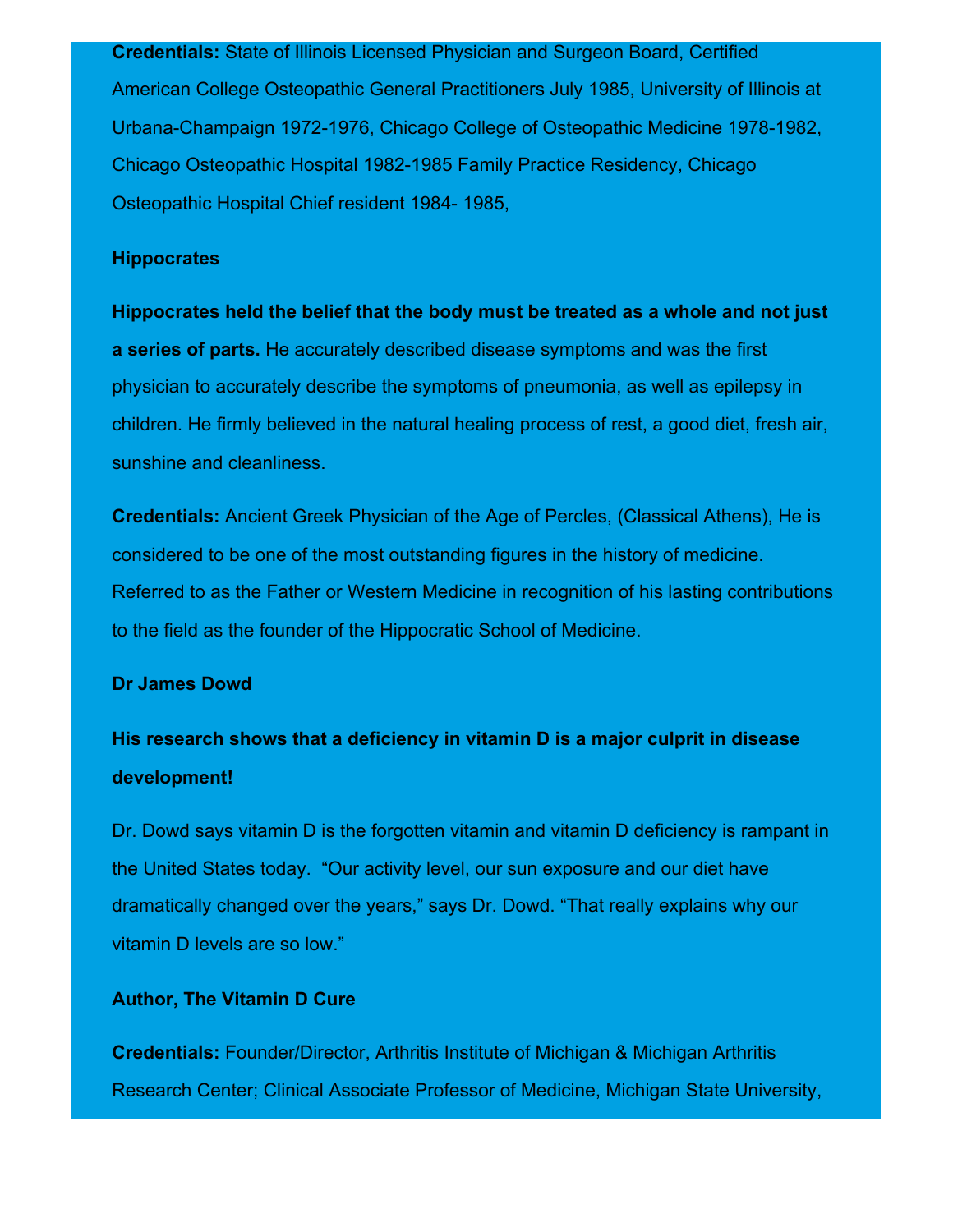University of Texas Medical School at Houston Training; University of TX Southwestern Medical School, Rheumatology; Sunny Buffalo Grad Med-Dent, Internal **Medicine** 

### **Dr Andrew Weil**

**Vitamin D, often referred to as the "sunshine vitamin," is actually a fat-soluble hormone. Vitamin D3 (cholecalciferol) can be synthesized naturally when skin is exposed to ultraviolet-B (UVB) rays from sunlight.**

Why is vitamin D necessary? It helps to maintain normal blood levels of calcium and phosphorus. It assists in the absorption of calcium and promotes bone mineralization, which may prevent or slow the progression of osteoporosis. It also helps to strengthen the immune system and protect against a number of serious diseases...

# **Dr Weil Vitamin Advisor website - The premier resource for timely, trustworthy information on natural health and wellness.**

Founder and Director of the Arizona Center for Integrative Medicine (AzCIM) at the College of Medicine, University of Arizona, Tucson Clinical Professor of Medicine, Professor of Public Health, Lovell-Jones Professor of Integrative Rheumatology, Dr. Weil received both his medical degree and his undergraduate AB degree in biology (botany) from Harvard University

### **Dr Marc Soreneson**

# **Health and fitness expert, Dr. Marc Sorenson knows that sun exposure is the body's natural way to make vitamin D.**

Both tanning beds and sunlight enhance the vitamin D levels in the skin by producing UVB light, which converts cholesterol in the skin to vitamin D. 90 percent of the vitamin D produced in the U.S. population is due to sunlight exposure." Says Dr Sorenson in the article Can Tanning Beds Produce the World's Strongest Bones? Dr Sorenson is a